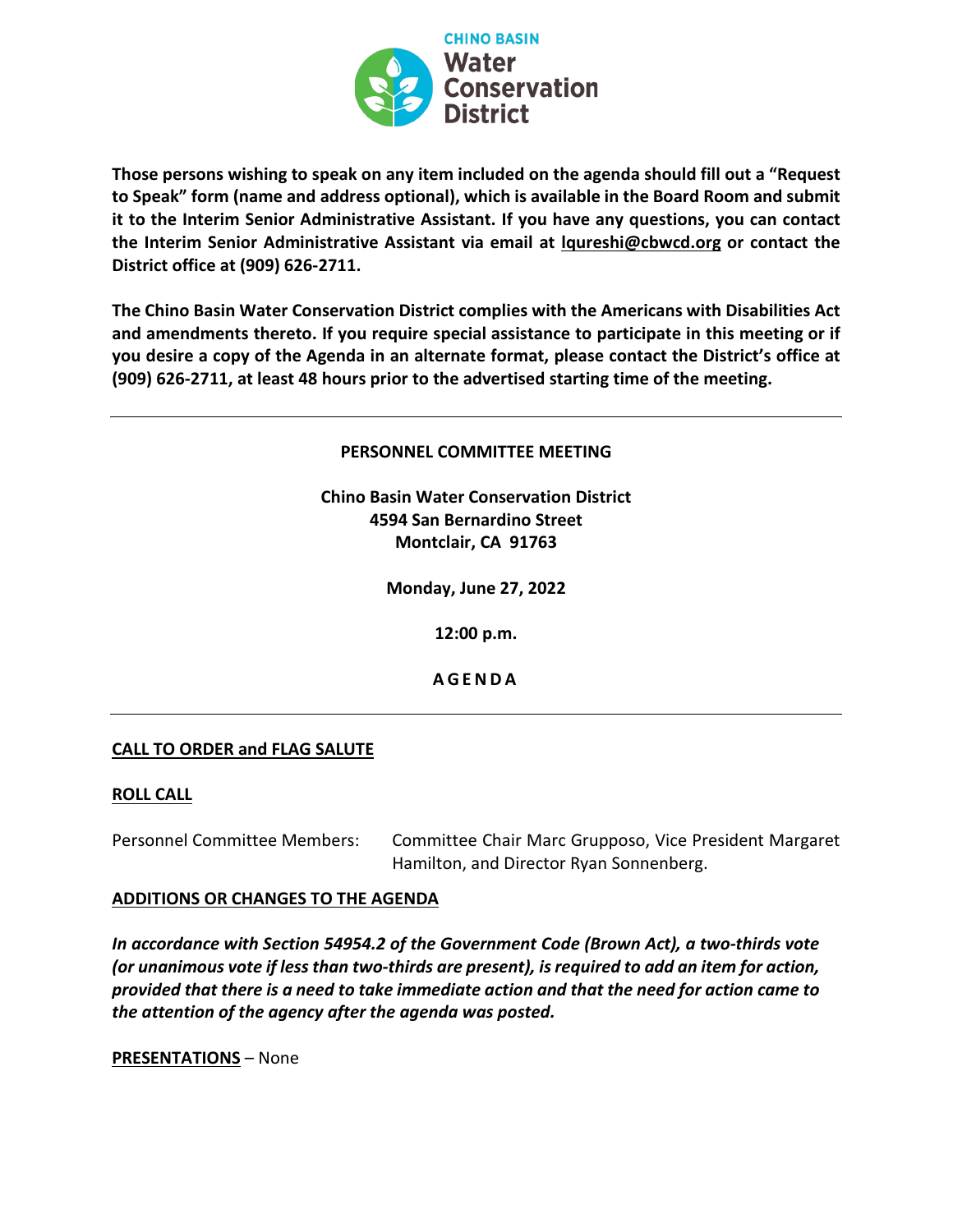### **PUBLIC COMMUNICATIONS**

*This is the time and place for the general public to address the Personnel Committee. Due to Brown Act requirements, action will not be taken on any issues not on the Agenda; however, the Personnel Committee may refer comments and concerns to staff or request the item be placed on a future agenda. In accordance with District Resolution No. 2020-05: Decorum During Public Meetings, each speaker shall be allotted five (5) minutes of time to address the Personnel Committee.* 

## **DISCUSSION ITEMS**

## **1. Consideration of Title Changes**

Report by: Elizabeth Skrzat, General Manager

RECOMMENDATION: Review, discuss, and recommend Board approval of potential title changes for management positions.

## **ORAL REPORTS**

Committee Chair Marc Grupposo – Board Suggestion Box

## **CLOSED SESSION**

Government Code section 54957.6, discussion re: salary schedule.

PUBLIC EMPLOYEE PERFORMANCE EVALUATION: Pursuant to Government Code Section 54957. Title: General Manager.

## **ADJOURN**

The Personnel Committee will adjourn to the next Regular Meeting of the Chino Basin Water Conservation District, which will be held on, July 11, 2022.

I, Lovely Qureshi, Interim Senior Administrative Assistant of the Chino Basin Water Conservation District, do hereby certify that a copy of this agenda has been posted by 12:00 p.m. on Friday, June 24, 2022.

 $\overline{\phantom{a}}$   $\overline{\phantom{a}}$   $\overline{\phantom{a}}$   $\overline{\phantom{a}}$   $\overline{\phantom{a}}$   $\overline{\phantom{a}}$   $\overline{\phantom{a}}$   $\overline{\phantom{a}}$   $\overline{\phantom{a}}$   $\overline{\phantom{a}}$   $\overline{\phantom{a}}$   $\overline{\phantom{a}}$   $\overline{\phantom{a}}$   $\overline{\phantom{a}}$   $\overline{\phantom{a}}$   $\overline{\phantom{a}}$   $\overline{\phantom{a}}$   $\overline{\phantom{a}}$   $\overline{\$ 

Lovely Qureshi, Interim Senior Administrative Assistant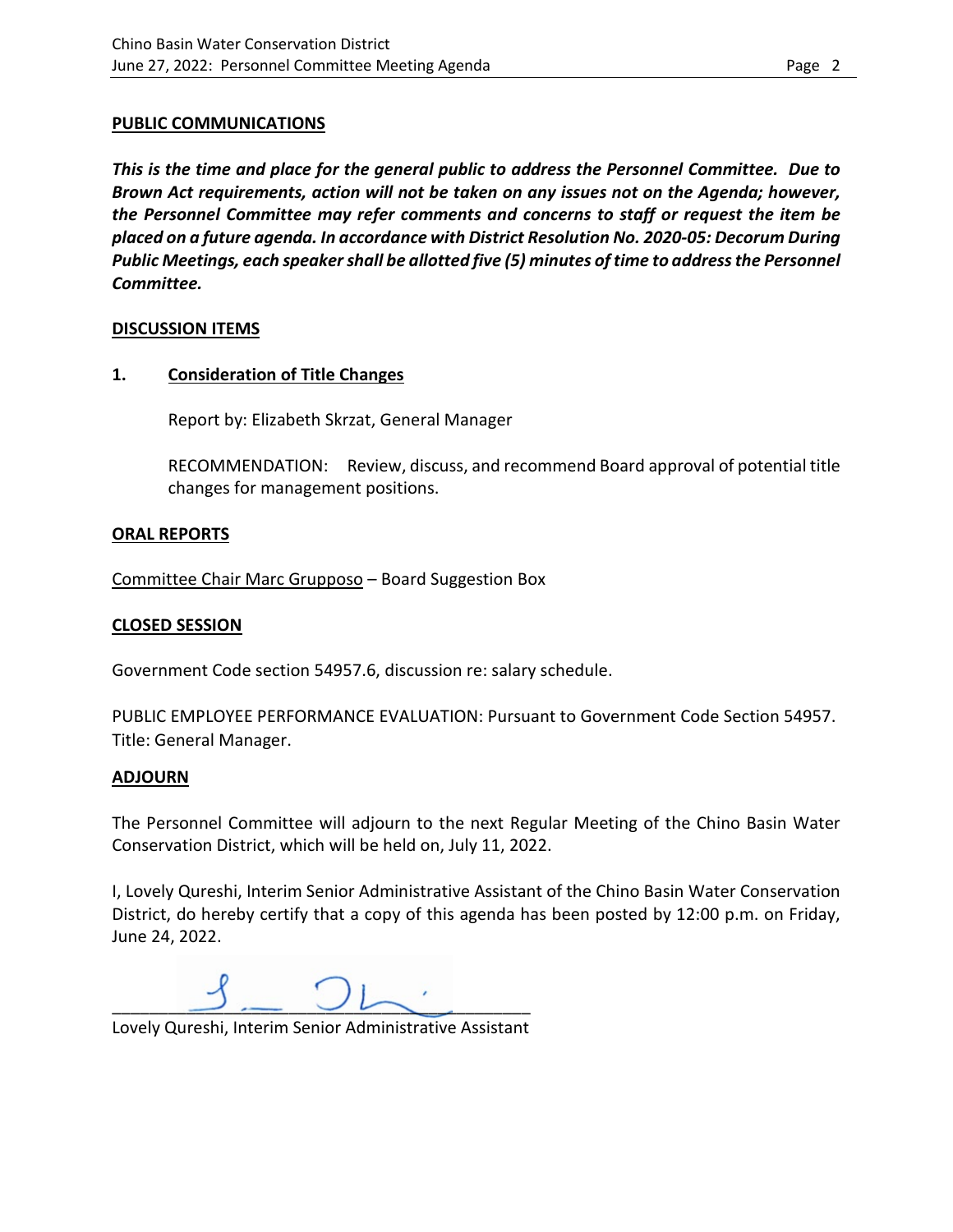

# **STAFF REPORT CHINO BASIN WATER CONSERVATION DISTRICT PERSONNEL COMMITTEE MEETING**

| <b>MEETING DATE:</b> | June 27, 2022                                                                                               | <b>AGENDA ITEM: DI 1</b> |
|----------------------|-------------------------------------------------------------------------------------------------------------|--------------------------|
| <b>FROM:</b>         | Elizabeth Skrzat, General Manager                                                                           |                          |
| <b>SUBJECT:</b>      | <b>Consideration of Title Changes</b>                                                                       |                          |
| ATTACHMENT:          | 1) Proposed Koff & Associates Job Description<br>2) Current Administrative Services Manager Job Description |                          |

## **RECOMMENDATION**

Review, discuss, and recommend Board approval of potential title changes for management positions.

### **FISCAL IMPACT**

None.

## **BACKGROUND**

In March 2022, the General Manager requested that Koff & Associates look into the appropriate classification and job descriptions of management positions to determine if changes should be made. Koff & Associates requested that each manager fill out a Position Description Questionnaire and participate in a forty-five-minute interview. The main piece of feedback on this miniature study was that the Administrative Services Manager was working out of class in a much more robust position and was working as a "number two" in the organization. Koff & Associates listed several options for more appropriate job titles for this position:

- Assistant General Manager
- Deputy General Manager
- Administrative Services Director

## **ISSUES & ANALYSIS**

While Koff & Associates suggested enhancing the title of the Administrative Services Manager, they did not suggest changing the organization chart in any way. Koff & Associates believed that each of the four managers should continue reporting directly to the General Manager as before.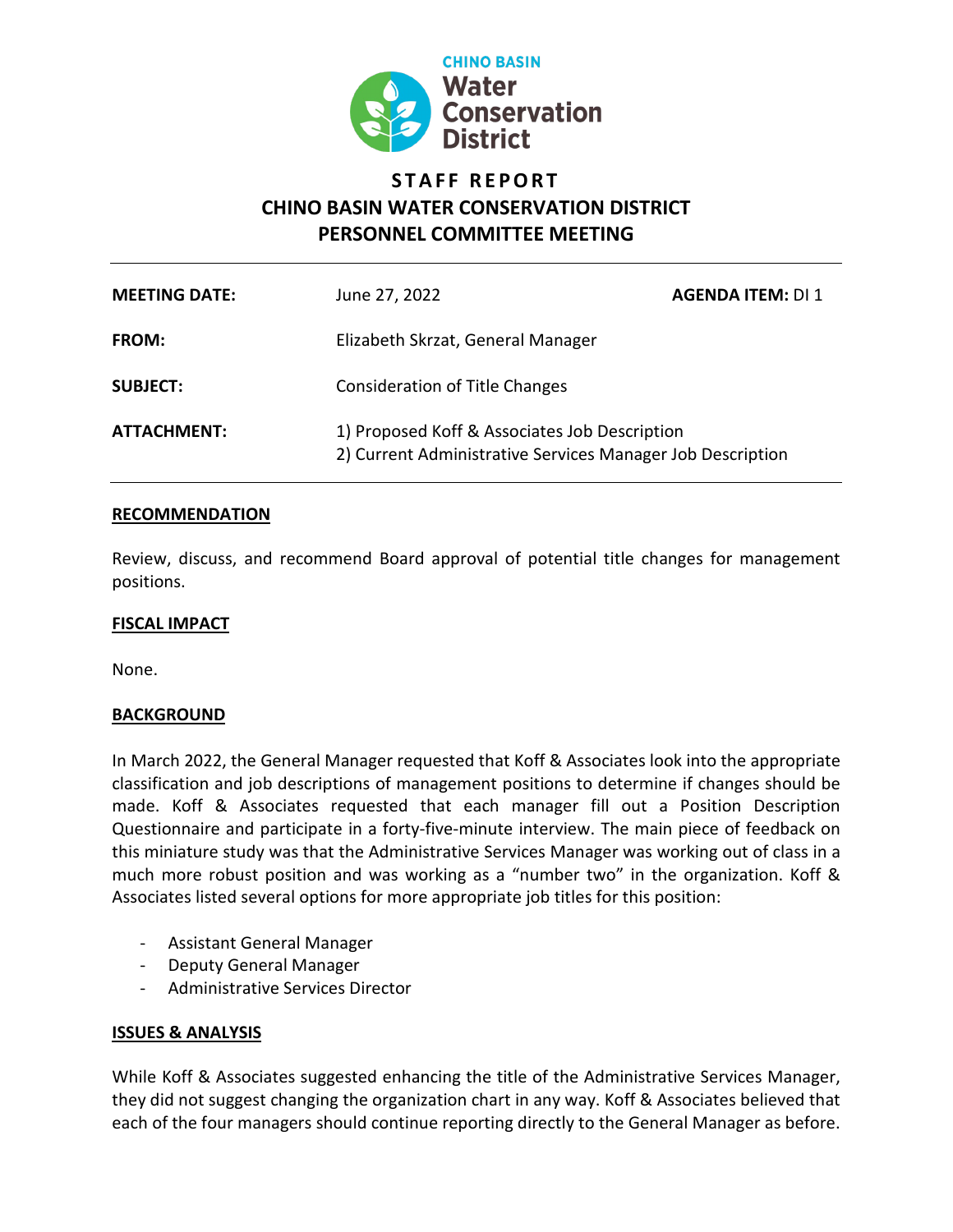Rather, the identification of a "number two" position is to simply designate a person in charge when the General Manager is not present - when she or he is offsite either at conferences, community events, on vacation, or on leave. This person can also serve as the person in charge if the General Manager leaves the organization until an interim or a replacement is found. It creates a clear succession of authority. The "number two" in the organization can be briefed on all relevant matters to be able to take charge if the need should arise. The San Bernardino Valley Water Conservation District had a similar role of "Assistant General Manager" assigned to a higher-ranking professional in the organization for the reasons outlined above, so there is precedent established with the other water conservation district in the area.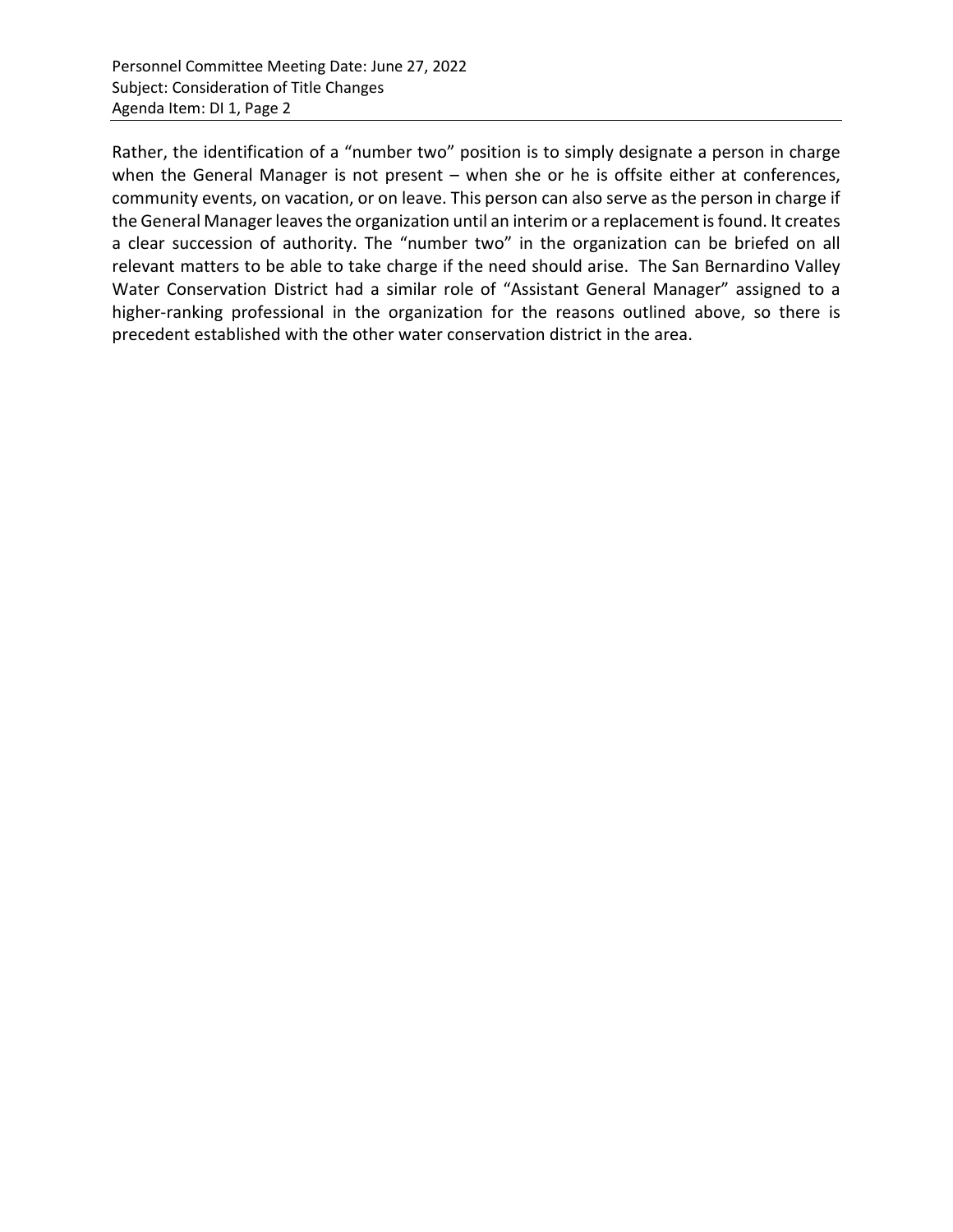Attachment 1



### **INSERT NEW TITLE**

### **DEFINITION**

Under general direction, plans, organizes, oversees, coordinates, and manages the District's human resources, finance, budgeting, accounting, information technology, procurements, contracts, and Board of Director support functions; maintains and coordinates review of district policies with district counsel for compliance with federal state, and local laws and advises staff on applicable policies; fosters cooperative working relationships among District departments and with intergovernmental and regulatory agencies and various public and private groups; **provides highly responsible and complex professional assistance to the** General Manager in areas of expertise; serves as General Manager in the General Manager's absence; and performs related work as required.

### **SUPERVISION RECEIVED AND EXERCISED**

Receives general direction from the General Manager. Exercises direct supervision over professional, technical, and administrative support staff.

### **CLASS CHARACTERISTICS**

This management classification oversees, directs, and participates in activities of the District's human resources, finance, budgeting, accounting, information technology, procurements, contracts, and Board of Director support functions, including short- and long-term planning, as well as development and administration of District-wide policies, procedures, and services. This classification provides highly responsible and complex management assistance to the General Manager and Board of Directors in coordinating and directing District-wide activities and operations; assists the General Manager in executing the long-term vision for the District in collaboration with the Board of Directors and General Manager. The position carries the same types of operational responsibilities as the General Manager but may not have direct accountability for strategic or policy related planning and development.

### **EXAMPLES OF TYPICAL JOB FUNCTIONS (Illustrative Only)**

*Management reserves the right to add, modify, change, or rescind the work assignments of different positions and to make reasonable accommodations where appropriate so qualified employees can perform the essential functions of the job.* 

- $\triangleright$  Plans, organizes, oversees, coordinates, and manages the District's human resources, finance, budgeting, accounting, information technology, procurements, contracts, and Board of Director support functions.
- $\triangleright$  Participates in the development and implementation of goals, objectives, policies, and priorities for the department; recommends within department policy, appropriate service and staffing levels; recommends and administers policies and procedures; communicates District policy to department managers, supervisors, and employees; advises the General Manager regarding implementation of District policies.
- $\triangleright$  Participates in the development, administration, and oversight of the District budget; determines funding needed for staffing, equipment, materials, and supplies; ensures compliance with budgeted funding; evaluates and projects costing of budget requests submitted by department managers.
- $\triangleright$  Develops and standardizes procedures and methods to improve and continuously monitor the efficiency and effectiveness of assigned programs, service delivery methods, and procedures; assesses and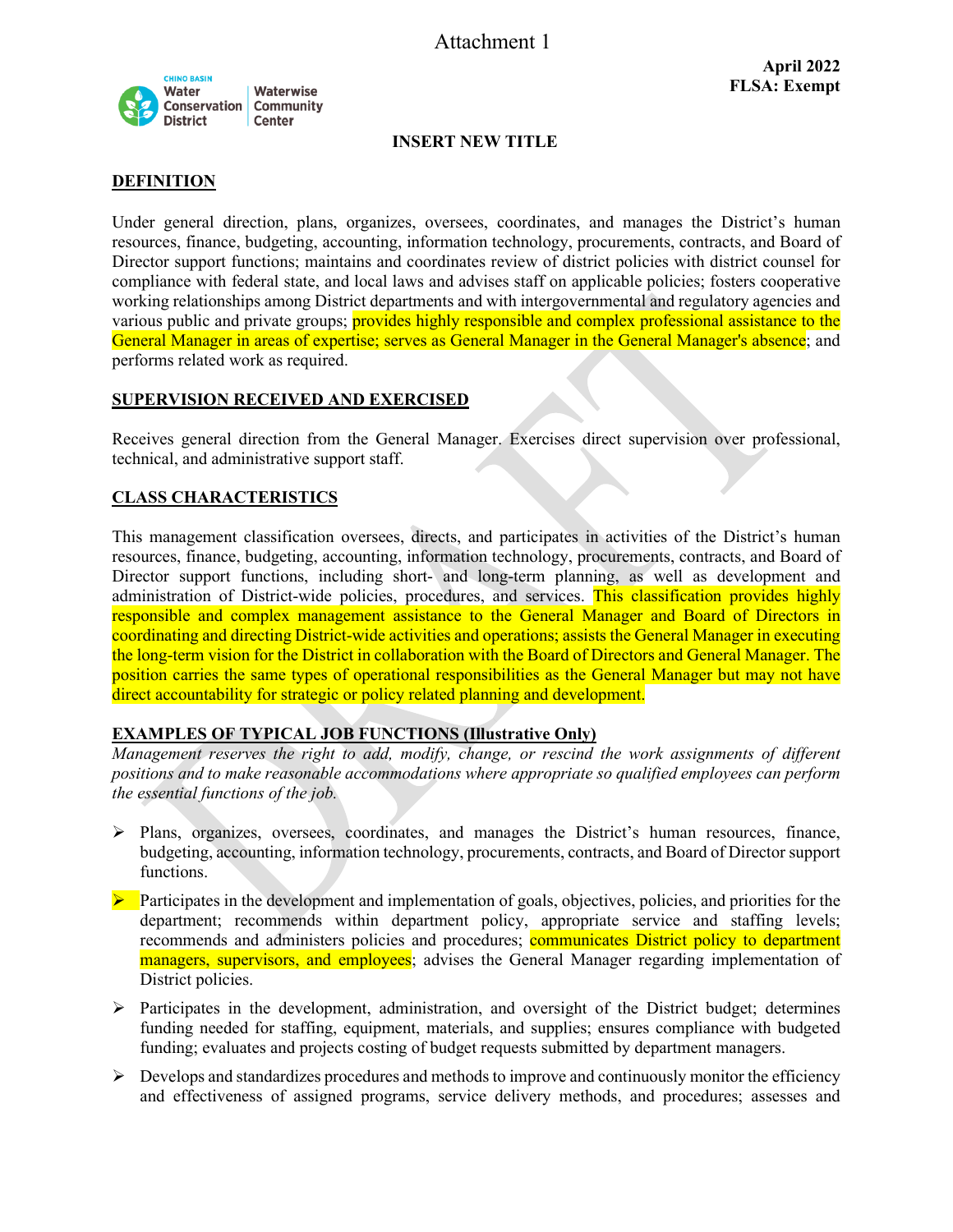monitors workload, administrative and support systems, and internal reporting relationships; identifies opportunities and makes recommendations for improvement.

- $\triangleright$  Selects, trains, motivates, and evaluates assigned personnel; provides or coordinates staff training; works with employees to correct deficiencies; recommends and implements discipline and termination procedures.
- $\triangleright$  Oversees District human resources functions including classification and compensation, recruitment and selection, on-boarding, employee certification and pay, performance evaluation, disciplinary action, employer-employee relations, benefits administration, risk management, employee safety, personnel records, off-boarding, and staff development and education.
- Manages District accounting, record keeping, financial activities, inventory, investments, payroll, financial reporting, including year-end procedures, and related regulatory requirements; researches and provides long term financing recommendations for the District; provides advice and consultation on the development of District financial resources, programs, and policies.
- > Handles financial transactions, including fund transfers and payments, according to District policy; assists with applying, securing, and tracking grant funding with the support of grant writing consultants.
- $\triangleright$  Provides leadership to all District departments to enable department managers to maximize available resources effectively and efficiently; coordinates assigned activities with other District departments, officials, outside agencies, and the public.
- $\triangleright$  Submits Local Agency Formation Commission (LAFCO) Fiscal Indicators on behalf of the District; ensures the District remains compliant with LAFCO policies and procedures.
- Collaborates with the Administrative Team and other staff to enforce financial controls as recommended by the District's auditors; oversees annual auditing process and ensures documentation is filed with the appropriate authorities in a timely manner.
- $\triangleright$  Prepares, releases, and monitors Requests for Proposals (RFPs); oversees the selection and management of District consultants and contractors providing various professional services; drafts contract documents; monitors contractor performance, progress, payments, costs, and schedules of projects.
- Prepares agendas and staff reports for Board and Committee meetings; ensures compliance with the Brown Act when posting agendas and minutes; oversees the creation and delivery of Board packets; oversees scheduling for Board, Committee, and other special meetings.
- Administers Board election procedures in conjunction with the San Bernardino County Registrar of Voters and candidates for office.
- $\triangleright$  Reviews pending legislation which may impact District operations; develops legislative priorities for the District and advocates on its behalf; provides advice and consultation regarding proposed and adopted legislation; creates, updates, and maintains legislative policy guidebooks and procedures.
- Ensures compliance with regulations including but not limited to employment law, California Environmental Quality Act (CEQA), LAFCO, and municipal, county, state, and federal regulations.
- $\triangleright$  Manages District records, including resolutions, Board and committee agendas, meeting materials and minutes, and public records requests.
- Prepares and presents staff and agenda reports and other necessary correspondence related to assigned activities and services; presents reports to various commissions, committees, boards, and outside agencies.
- Conducts a variety of organizational and operational studies and investigations; recommends modifications to assigned programs, policies, and procedures, as appropriate.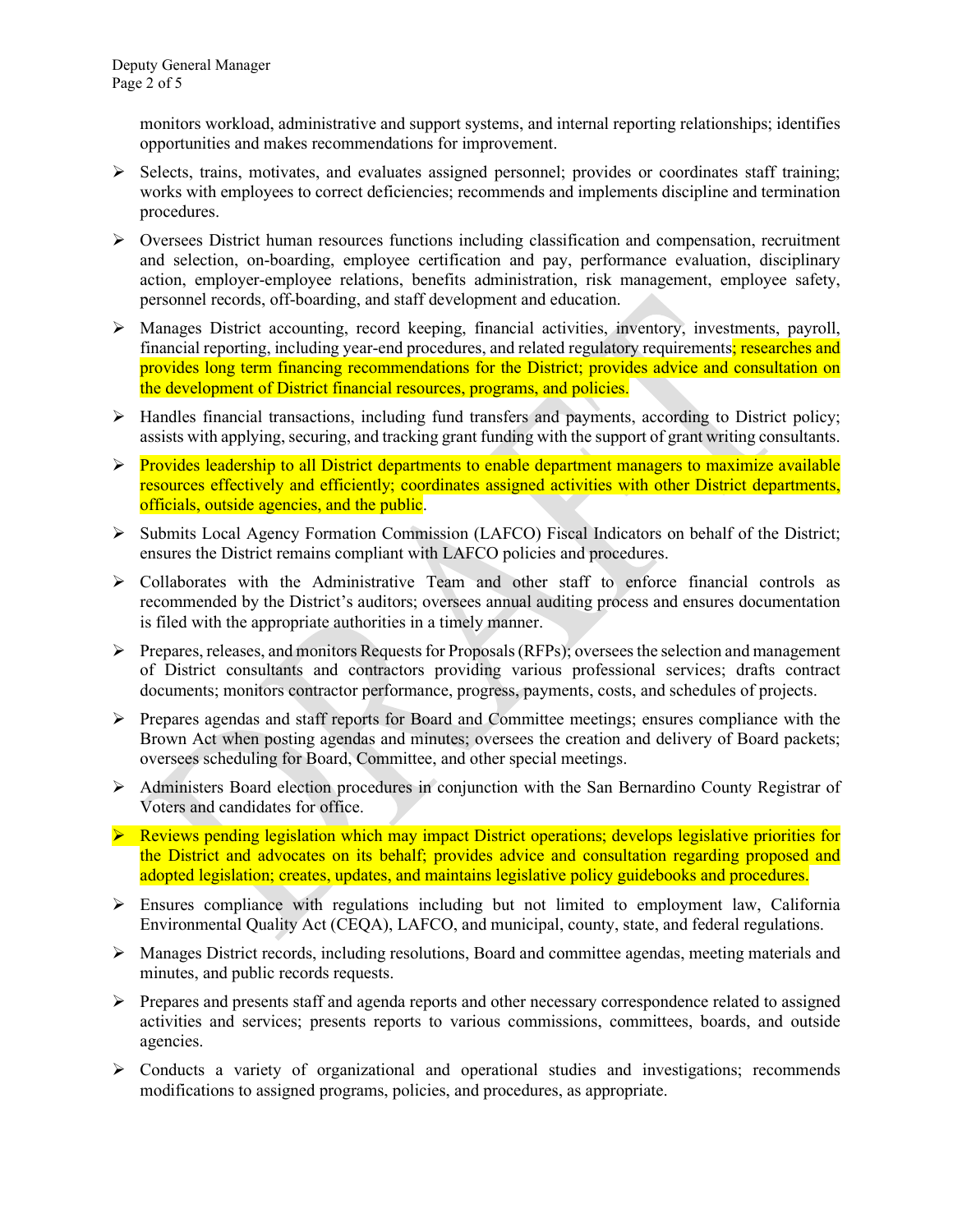- $\triangleright$  Serves as a liaison for assigned functions with other District departments, divisions, and outside agencies; provides staff support to the Board, commissions, committees, and task forces, as necessary.
- Attends and participates in staff and professional group meetings; stays abreast of new trends and innovations in municipal finance, human resource management, and related fields; researches emerging trends and enhancements and their applicability to District needs.
- $\triangleright$  Monitors changes in regulations and technology that may affect operations; implements policy and procedural changes after approval.
- $\triangleright$  Receives, investigates, and responds to difficult and sensitive problems and complaints in a professional manner; identifies and reports findings and takes necessary corrective action.
- $\triangleright$  Directs the establishment and maintenance of working and official division files.
- Ensures staff compliance with District and mandated safety rules, regulations, and protocols.
- $\triangleright$  Performs other duties as assigned.

### **QUALIFICATIONS**

### **Knowledge of:**

- $\triangleright$  Administrative principles and practices, including goal setting, program development, implementation, and evaluation, and project management.
- $\triangleright$  Principles and practices of budget development and administration.
- Principles and practices of employee supervision, including work planning, assignment, review and evaluation, and the training of staff in work procedures.
- $\triangleright$  Principles and practices of leadership.
- $\triangleright$  Principles and techniques for working with groups and fostering effective team interaction to ensure teamwork is conducted smoothly.
- $\triangleright$  Applicable federal, state, and local laws, regulatory codes, ordinances, and procedures relevant to assigned areas of responsibility.
- Organization and management practices as applied to the development, analysis, and evaluation of programs, policies, and operational needs of the assigned area of responsibility.
- $\triangleright$  Principles and practices of human resources and risk management.
- $\triangleright$  Principles and practices of municipal finance and accounting.
- $\triangleright$  Principles and practices of administration and long-range capital planning.
- $\triangleright$  Principles and practices of purchasing, including the preparation of bid specifications.
- $\triangleright$  Principles and practices of project cost accounting.
- Principles and practices of project management, contract development, negotiations, and project implementation.
- $\triangleright$  District policies, procedures, and related legal requirements.
- Board governance, ethics, and local government regulations.
- $\triangleright$  Basic surface and ground water hydrologic principles.
- $\triangleright$  Principles and practices of water distribution, production, treatment, storage, and transmission.
- $\triangleright$  Rights and laws affecting District facilities and rights-of-way.
- $\triangleright$  Techniques for effectively representing the District in contacts with governmental agencies, community groups, and various business, professional, educational, regulatory, and legislative organizations.
- $\triangleright$  Recent and on-going developments, current literature, and sources of information related to the assigned operations.
- $\triangleright$  Methods and techniques of preparing technical and administrative reports and general business correspondence.
- District and mandated safety rules, regulations, and protocols.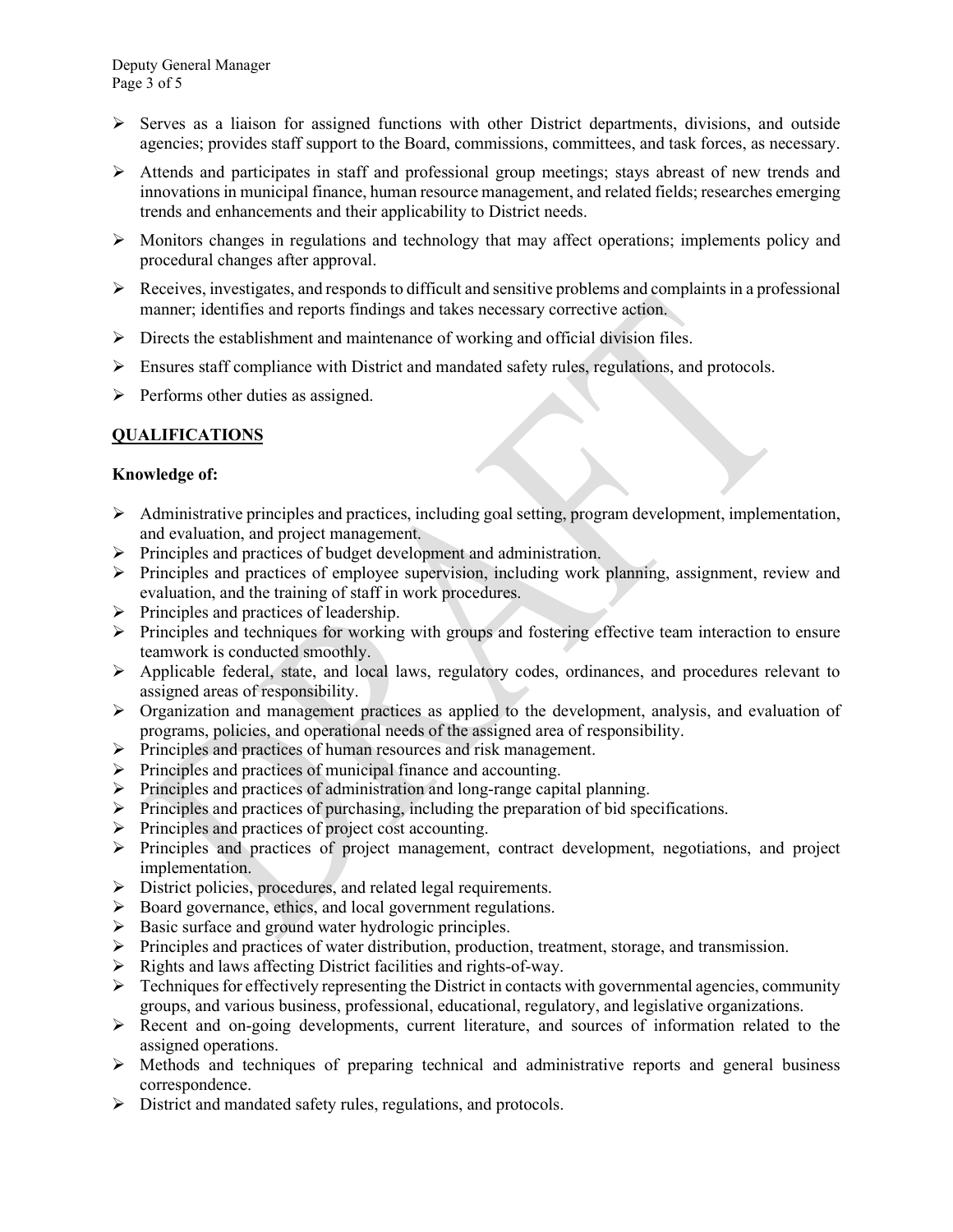- $\triangleright$  Techniques for providing a high level of customer service by effectively dealing with the public, vendors, contractors, and District staff.
- $\triangleright$  The structure and content of the English language, including the meaning and spelling of words, rules of composition, and grammar.
- $\triangleright$  Modern equipment and communication tools used for business functions and program, project, and task coordination, including computers and software programs relevant to work performed.

## **Ability to:**

- $\triangleright$  Plan, organize, oversee, and manage District finance, human resources, information technology, and overall District strategic activities.
- $\triangleright$  Develop and implement goals, objectives, practices, policies, procedures, and work standards.
- Prepare and administer large and complex budgets; allocate limited resources in a cost-effective manner.
- $\triangleright$  Provide administrative, management, and professional leadership for the department.
- $\triangleright$  Select and supervise staff, provide training and development opportunities, ensure work is performed effectively, and evaluate performance in an objective and positive manner.
- Understand, interpret, and apply all pertinent laws, codes, regulations, policies and procedures, and standards relevant to work performed.
- $\triangleright$  Evaluate and develop improvements in operations, procedures, policies, or methods.
- Assist the General Manager with long-range financial planning, protection of District assets, and maintenance of budget controls.
- Provide advice and consultation on the development of District financial resources, programs, and policies.
- $\triangleright$  Oversee and provide expertise regarding all District human resources and employee relations programs and functions.
- $\triangleright$  Maintain confidentiality.
- $\triangleright$  Investigate or analyze all aspects of District operations, as required, and report findings to the General Manager, or when so directed to the District Board of Directors.
- Establish overall priorities, allocate resources, direct work plans, and monitor and evaluate work methods and procedures.
- $\triangleright$  Communicate District policy to department managers, supervisors, and employees.
- Prepare clear and concise reports, correspondence, policies, procedures, presentations, and other written materials.
- $\triangleright$  Provide clear, straightforward, professional direction to professional and technical consultants and contractors.
- Research, analyze, and evaluate new service delivery methods, procedures, and techniques.
- $\triangleright$  Analyze, interpret, summarize, and present technical information and data in an effective manner.
- $\triangleright$  Conduct complex research projects, evaluate alternatives, make sound recommendations, and prepare effective technical staff reports.
- $\triangleright$  Effectively represent the division and the District in meetings with governmental agencies, community groups, and various businesses, professional, and regulatory organizations, and in meetings with individuals; serve on project teams, attend conferences, meetings and seminars; make oral presentations.
- $\triangleright$  Direct the establishment and maintenance of a variety of filing, record-keeping, and tracking systems.
- $\triangleright$  Use tact, initiative, prudence, and independent judgment within general policy, procedural, and legal guidelines.
- $\triangleright$  Independently organize work, set priorities, meet critical deadlines, and follow-up on assignments.
- $\triangleright$  Effectively use computer systems, software applications relevant to work performed, and modern business equipment to perform a variety of work tasks.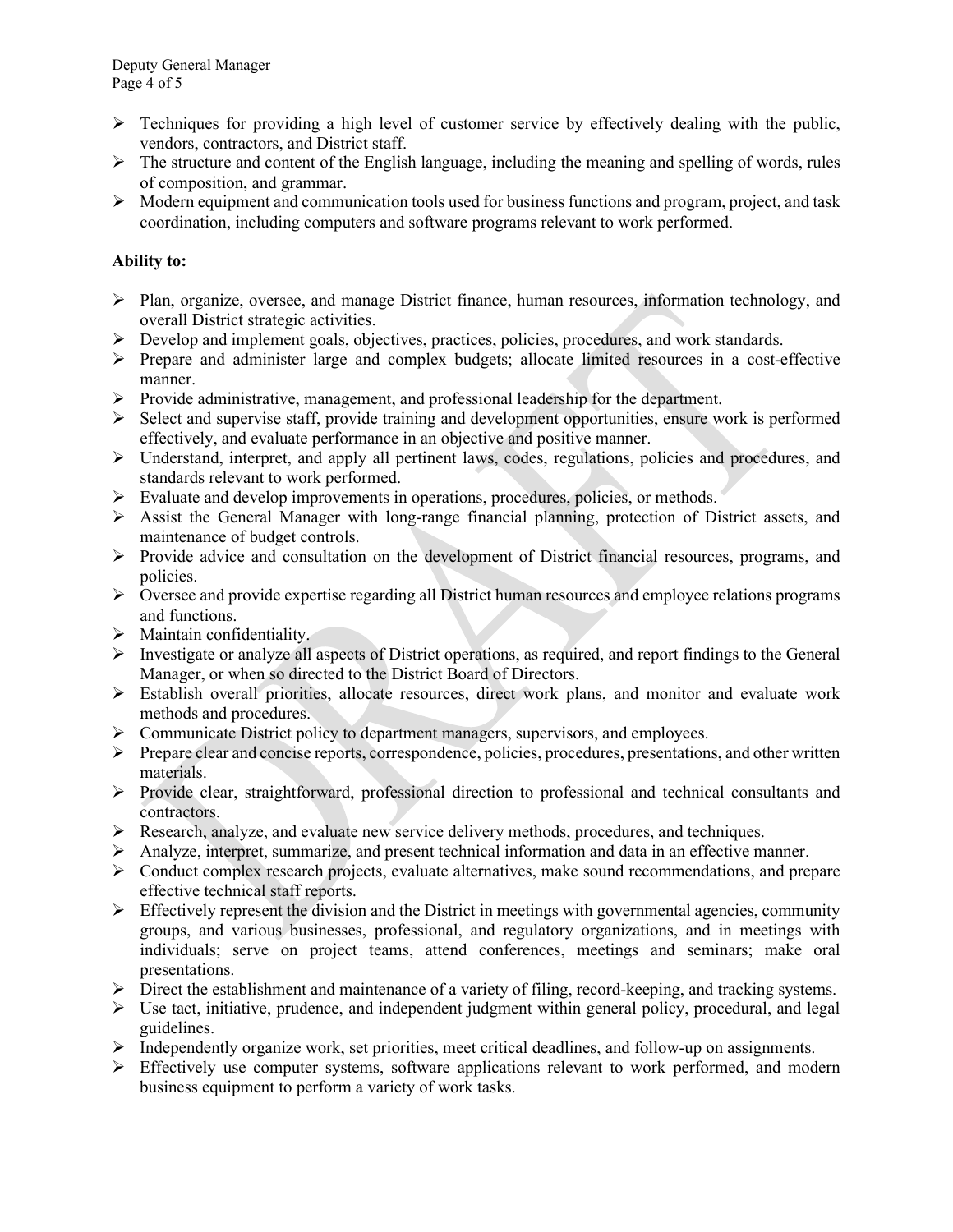Deputy General Manager Page 5 of 5

- $\triangleright$  Communicate clearly and concisely, both orally and in writing, using appropriate English grammar and syntax.
- $\triangleright$  Establish, maintain, and foster positive and effective working relationships with those contacted in the course of work.

### **Education and Experience:**

*Any combination of training and experience that would provide the required knowledge, skills and abilities is qualifying. A typical way to obtain the required qualifications would be:*

### Education:

 $\triangleright$  Equivalent to a bachelor's degree from an accredited college or university with major coursework in finance, accounting, human resources, business administration, public administration, or a related field.

### Experience:

 $\triangleright$  Five (5) years of increasingly responsible experience in governmental accounting, finance, human resources, or a related field, of which three (3) years should be in a managerial or supervisory capacity.

### **Licenses and Certifications:**

 $\triangleright$  Possession of a valid California Driver's License, to be maintained throughout employment.

### **PHYSICAL DEMANDS**

Must possess mobility to work in a standard office setting and use standard office equipment, including a computer; to operate a motor vehicle and visit various District sites; vision to read printed materials and a computer screen; and hearing and speech to communicate in person and over the telephone. This is primarily a sedentary office classification although standing in work areas and walking between work areas may be required. Finger dexterity is needed to access, enter, and retrieve data using a computer keyboard or calculator and to operate standard office equipment. Positions in this classification occasionally bend, stoop, kneel, reach, push, and pull drawers open and closed to retrieve and file information.

### **ENVIRONMENTAL CONDITIONS**

Employees work in an office environment with moderate noise levels, controlled temperature conditions, and no direct exposure to hazardous physical substances. Employees may interact with upset staff and/or public and private representatives in interpreting and enforcing departmental policies and procedures.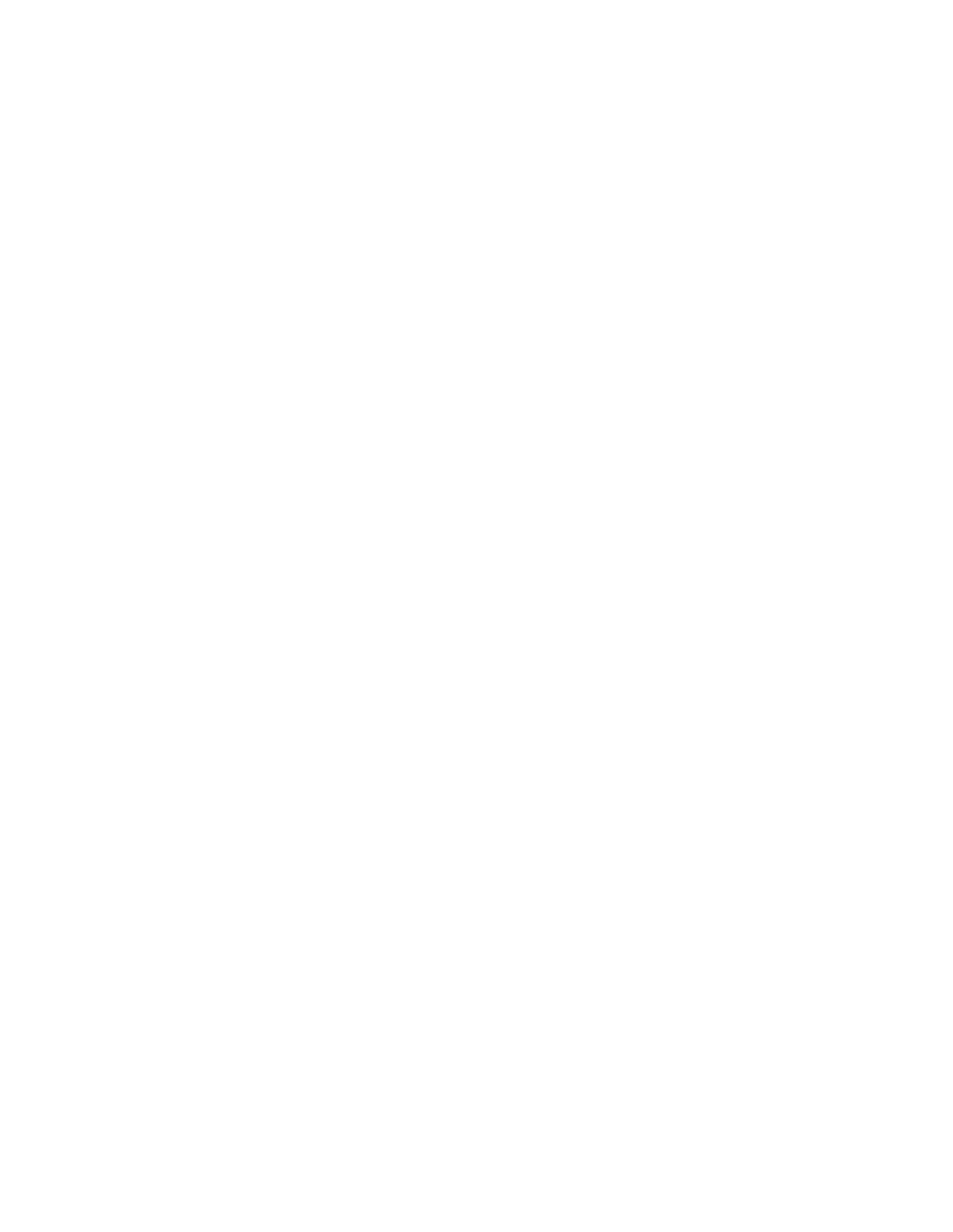

P OSITION ADMINISTRATIVE SERVICES MANAGER

#### SALARY GRADE 209

CLASSIFICATION Exempt under the Fair Labor Standards Act (FLSA).

DATE March 9, 2020

### ABOUT THE DISTRICT

Chino Basin Water Conservation District (District) is recognized throughout the state as an innovative, fast paced, energetic, and effective water conservation organization. The District is dedicated to the protection of the Chino Groundwater Basin to ensure that the current and future water needs of the region will be met. Its core business is two-pronged: (1) increase water supply through groundwater p e rc olation; and (2) de crease water demand through conservation education, workforce training, and services. The District provides programs, services, and re sources to audiences of all ages and backgrounds to cultivate a community-wide conservation ethic and build regional capacity for water resilience.

## ABOUT THE DEP ARTMENT

The Adm in istrative Services Department works with the Executive Director on the business and personnel functions of the District. Adm in istrative Services:

- Is responsible for District financial activities, including budget and expenditures, in ventory, audits, in vestments, and payroll;
- Oversees hum an resources functions, including classification and com pensation, recruitment and selection, performance appraisals, personnel re cords, and staff development and education;
- Adm in isters benefits programs and risk management;
- Oversees safety programs and protocols;
- Is responsible for District Records, including resolutions, Board and com m ittee agendas, meeting materials and minutes, and public records requests;
- Coordinates Board and committee meetings;
- Maintains and coordinates review of District policies with District counsel for com pliance with federal, state, and local laws and advises staff on applicable p o lic ie s;
- Oversees in form ation technology;
- Provides support to the Board of Directors; and
- Oversees procurem ents, contracts, and agreem ents.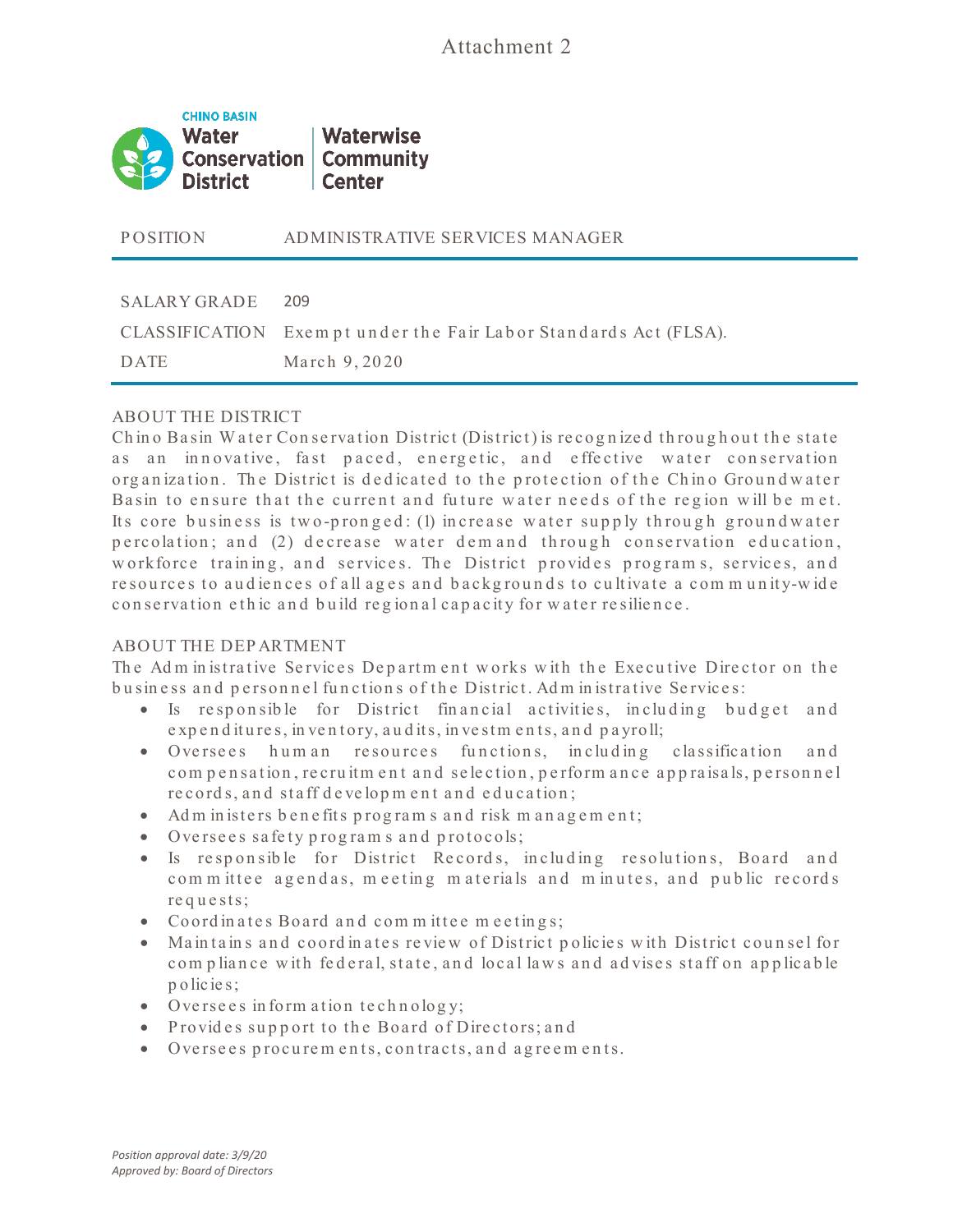### ABOUT THE P OSITION

### SUMMARY/OBJECTIVE

The Adm in istrative Services Manager position answers directly to the Executive Director and is responsible for general support to District management, staff, Board of Directors and public meetings while adhering to all Brown Act requirem ents; manages all accounting, record keeping, financial reports, in cluding year-end procedures and related regulatory/GASB requirements; m e e t in g all required de ad lines for regulatory, financial, and staff related activities. The Adm in istrative Services Manager position works closely with the Managers of e a ch of the District's three operational departments and will assist the Executive Director in tracking implementation of programs, goals and related due-dates. This position also is responsible for assisting the Executive Director in developing, overseeing, and implementing any technical projects and programs, including Water Resource, Capital Improvement Projects, Operations and Maintenances, and providing program support. The Administrative Services Manager oversees the District's contracts for various professional services, including but not limited to : a c c o u n t in g , a u d it in g , h u m an resources, in surance, engine ering, environ m ental services, branding and marketing, website, and IT. This position assists with applying, securing, and tracking grant funding with the support of grant writing c on sultants.

### ESSENTIAL FUNCTIONS

Prim ary du ties in clude, but are not limited to, the following: Ge n e ra l:

- Assisting the Executive Director, as directed, with the District's programs, p rojects, operations, policies, and procedures;
- Assisting the Executive Director, as directed, with setting and tracking project and program due-dates;
- Maintaining continuous awareness of administrative practices and re commending changes that increase the efficiency and cost-effectiveness of CBW CD operations;
- Reviewing legislation and providing advice and consultation regarding such  $le$  g is lation;
- W rit in g a n d re vie w in g Dist ric t p o lic ie s & p ro c e d u re s;
- Compiling studies and surveys from fellow managers to determine the e ffe c tiven e ss of CBW CD programs, as directed;

## Contracts:

- Writing, releasing, and monitoring Requests for Proposals (RFPs);
- Writing contracts for professional and other services;
- Monitoring select contractor perform ance and all contractor payments;

## Fin a n cia l: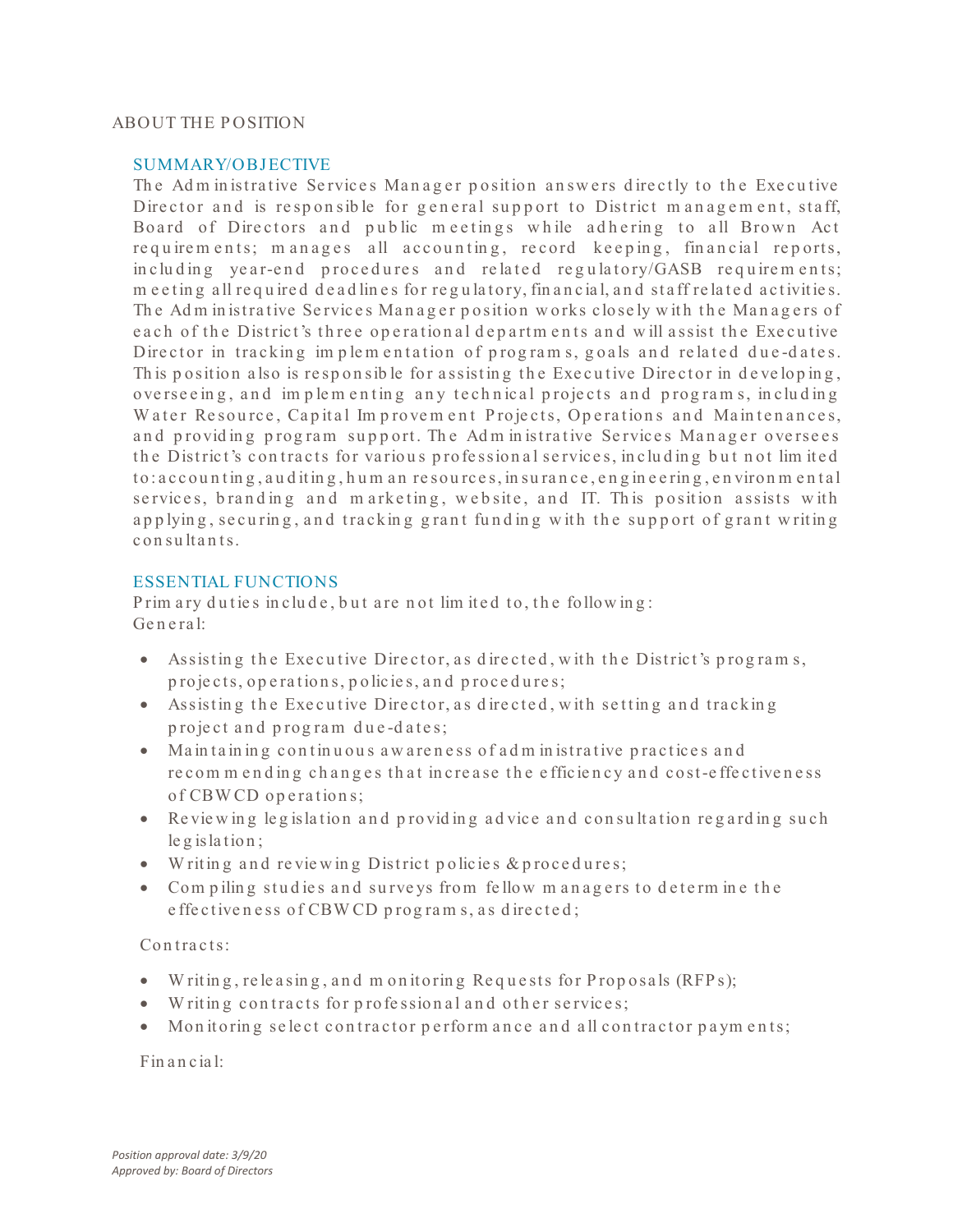- Assisting with the preparation of the budget and the mid-year budget ad justments;
- Completing m on th ly and quarterly financial reports;
- Working with adm inistrative staff and the management team to ensure that the organization runs on-budget m onth-to-m onth and m aintains liquidity;
- Hand ling fin an cial transactions, including fund transfers and payments, a c c ord in g to District p o licy;
- Supervising the District's payroll process and ensuring that payroll is balanced and on-time;
- Overseeing the annual auditing process and ensuring that all paperwork is filed with the appropriate authorities in a timely manner;
- Working with the Administrative Team and other staff to enforce financial controls as recommended by the District's auditors;
- Subm itting Local Agency Form ation Commission (LAFCO) Fiscal Indicators on behalf of the District and ensuring that the District remains compliant with LAFCO policies and procedures.

# Hum an Resources:

- Assisting with the administration of personnel related matters, including em ploym ent procedures, classification and pay, on-boarding and offbo arding, background checks, and employer-employee relations;
- Ad m in istering the safety program;
- Monitoring employee certification and pay.

# Bo ard of Directors Support:

- Preparing Agendas and Staff reports for Board and Committee Meetings;
- En suring Brown Act Compliance with postings of agendas and minutes;
- Overseeing the creation and delivery of Board packets;
- Overseeing scheduling for Board Meetings, Committee Meetings and other Special Meetings.

# Regulatory Compliance:

• En suring compliance with all regulations pertaining to the District, including but not lim ited to employment law, California Environmental Quality Act (CEQA), LAFCO, and municipal, County, State, and Federal regulations.

# Elections:

• Adm in istering all election procedures with the San Bernard in o County Registrar of Voters and candidates for office.

# **COMPETENCIES**

# Knowledge and Experience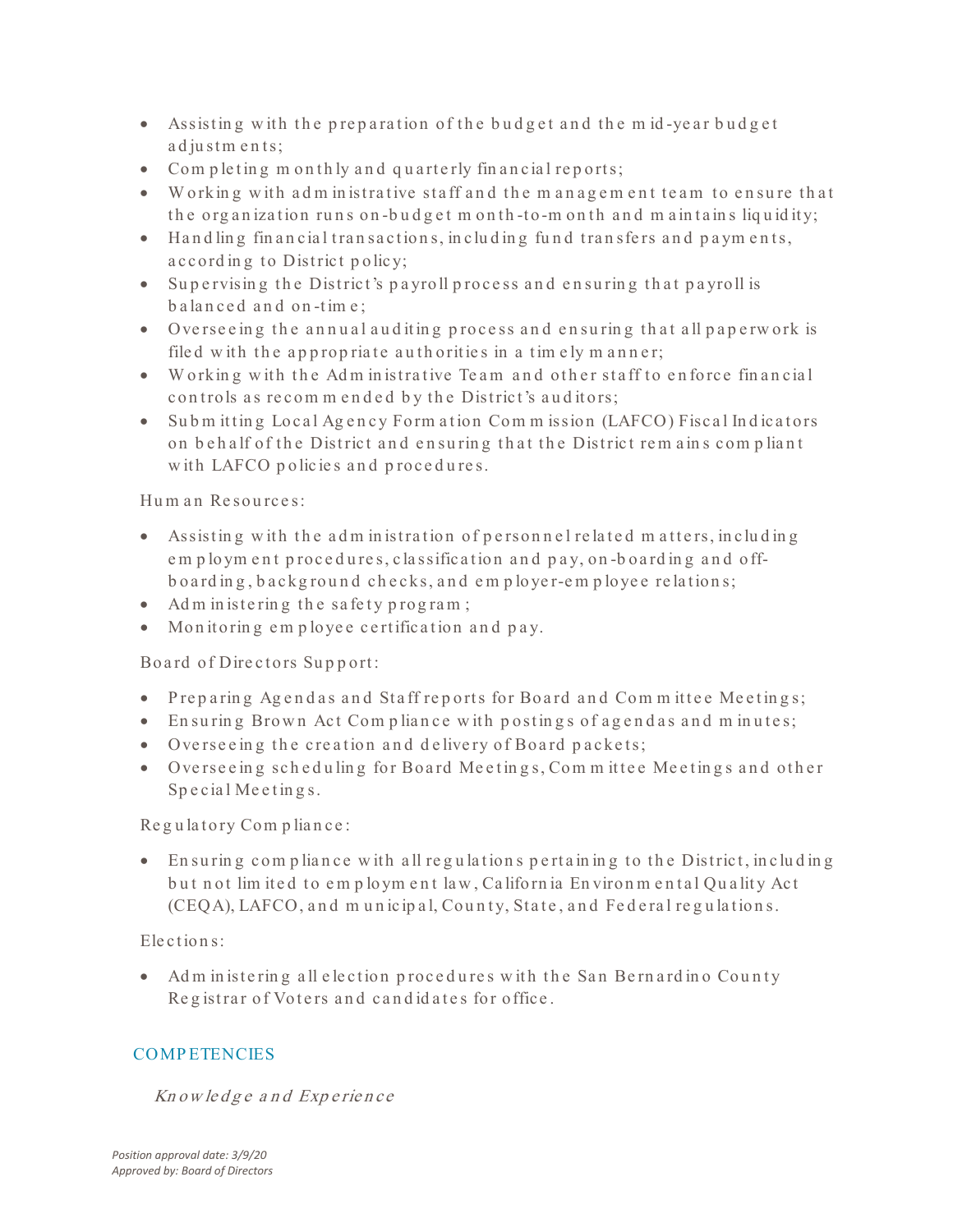- Minimum of 5 years of progressive administrative experience directly re lated to the prim ary duties and essential functions specified, preferably with a public agency.
- Experience in governmental accounting regulations.
- Knowledge of Brown Act requirements desired, but not required.
- Knowledge of human resources and risk management, accounting processes and principles, Board governance and ethics, and local g overnment regulations.
- Principles and practices of project management, contract development, n e g o tiations, and project implementation.
- Federal, state, and local laws relating to groundwater and water storage de sired, but not required.
- Principles and practices of project cost accounting.
- Principles and practices of administration and long-range capital p la n n in g .
- Principles and practices of budgeting and purchasing, including the p reparation of bid specifications.
- Knowledge of District policies, procedures, and related legal re quirem ents.
- Expertise/proficiency in QuickBooks Pro (version 2012 or higher).
- Expertise in Microsoft Office products.
- Knowledge of Adobe Creative Cloud products.

## Skills

- Can communicate complex programs, projects, and issues clearly and concisely, both verbally and in writing.
- Exception ally detail-oriented, with superb organization al skills.
- Effectively applies knowledge and experience to foresee, avert, and/or solve a range of problem s.
- Can effectively handle several projects, assignments, deadlines, and tasks at once.
- Remains calm under stress.
- Ab ility to actively collaborate with staff at all levels.
- Effectively m anages priorities and resources in support of those priorities.
- Provides clear, straightforward, professional supervision and direction to em ployees and professional and technical consultants and contractors.
- Gather data, compile information, and prepare reports.

# Ab ilit ie <sup>s</sup>

- An a lytical thin king.
- Interpersonal ability works to assist the team as a whole to achieve common goals.
- Perform quality work within deadlines and with or without direct supervision.
- $\bullet$  Interact professionally with other employees, customers, the public, and ven d ors.
- Retrieve financial data in QuickBooks to prepare reports.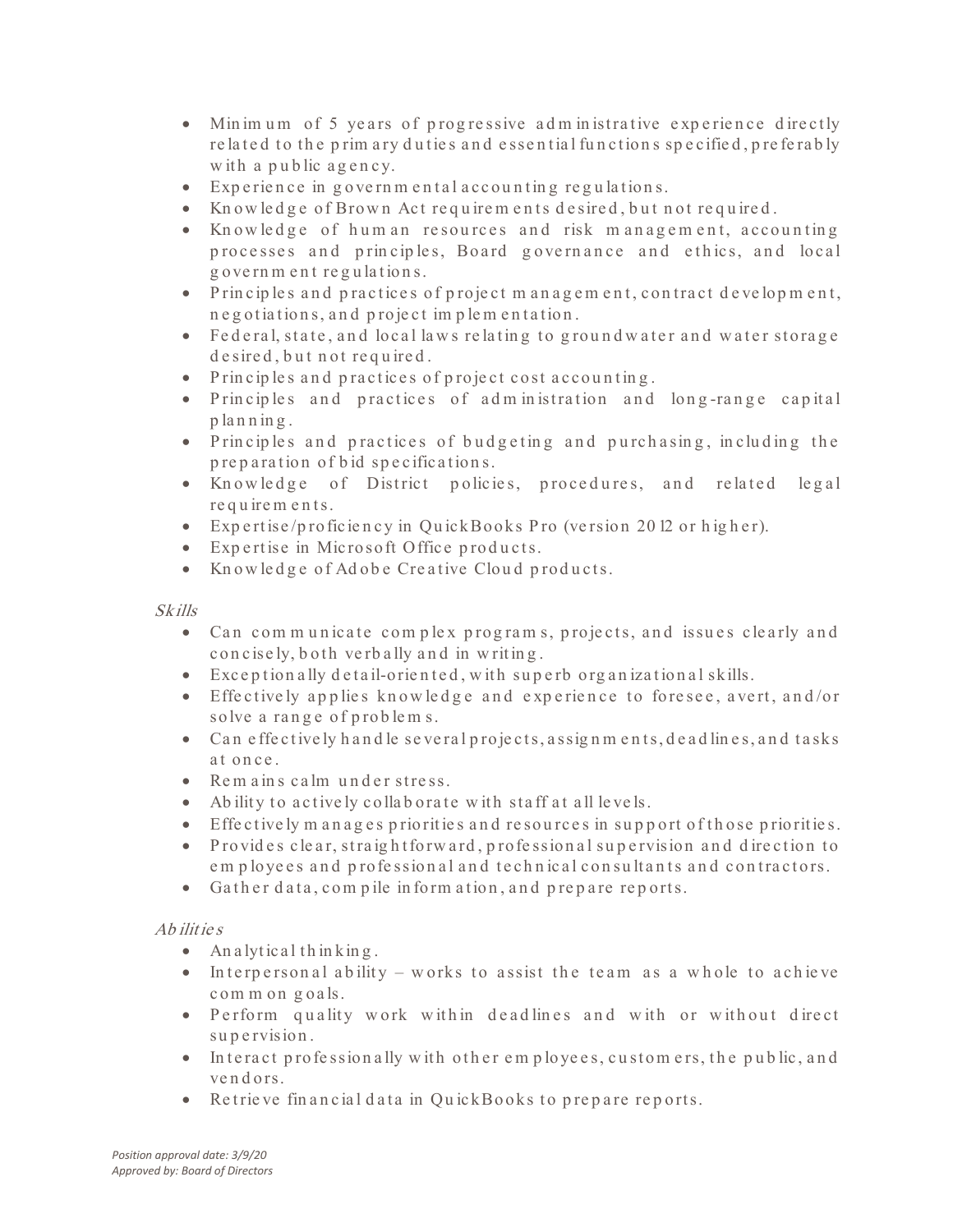- Communicate effectively, both orally and in written form, with proper En g lish u sa g e .
- Maintain confidentiality.

## **SUP ERVISION**

- Reports to: Executive Director
- Supervises: Board Clerk/Administrative Coordinator, Office Assistant, and Part-time Bookkeeper

## P OSITION TYP E AND EXP ECTED HOURS OF W ORK

- FULL time, FSLA Exempt, 40-hour work week.
- The standard work schedule is  $8am 5pm$ , five days each week.
- This position requires occasional Saturday work.

# EDUCATION AND EXP ERIENCE

Re q u ire d :

- Bachelor's Degree from an accredited college or university.
- Minimum of 5 years of progressive administrative experience directly related to the primary duties and essential functions specified, preferably with a public agency with at least two years of supervisory e xp e rie n c e .

P re fe rre d

- Major coursew ork in public administration, business administration, accounting, finance, hum an resources, engineering, environmental studies, ecology, resource management, hydrology, geology, or any o ther directly related fields.
- Experience in governmental accounting regulations and Brown Act re quirem ents.

## W ORK ENVIRONMENT

- Standard office setting.
- Frequent interaction with the Board of Directors, District staff, managers, and the public.

## P HYSICAL DEMANDS

- Work at a desk for an extended period of time.
- Work in an office environment, lift and move objects up to 25 pounds such as large binders, books, boxes, and office equipment.
- Sufficient finger/hand coordination and dexterity to operate and adjust o ffic e e q u ip m e n t.
- Regular use of telephone for communication.
- Use of office equipment such as computers, copiers, and fax machines.
- Sitting for extended periods.

# ADDITIONAL ELIGIBILITY QUALIFICATIONS

• Strong computer skills using Microsoft products